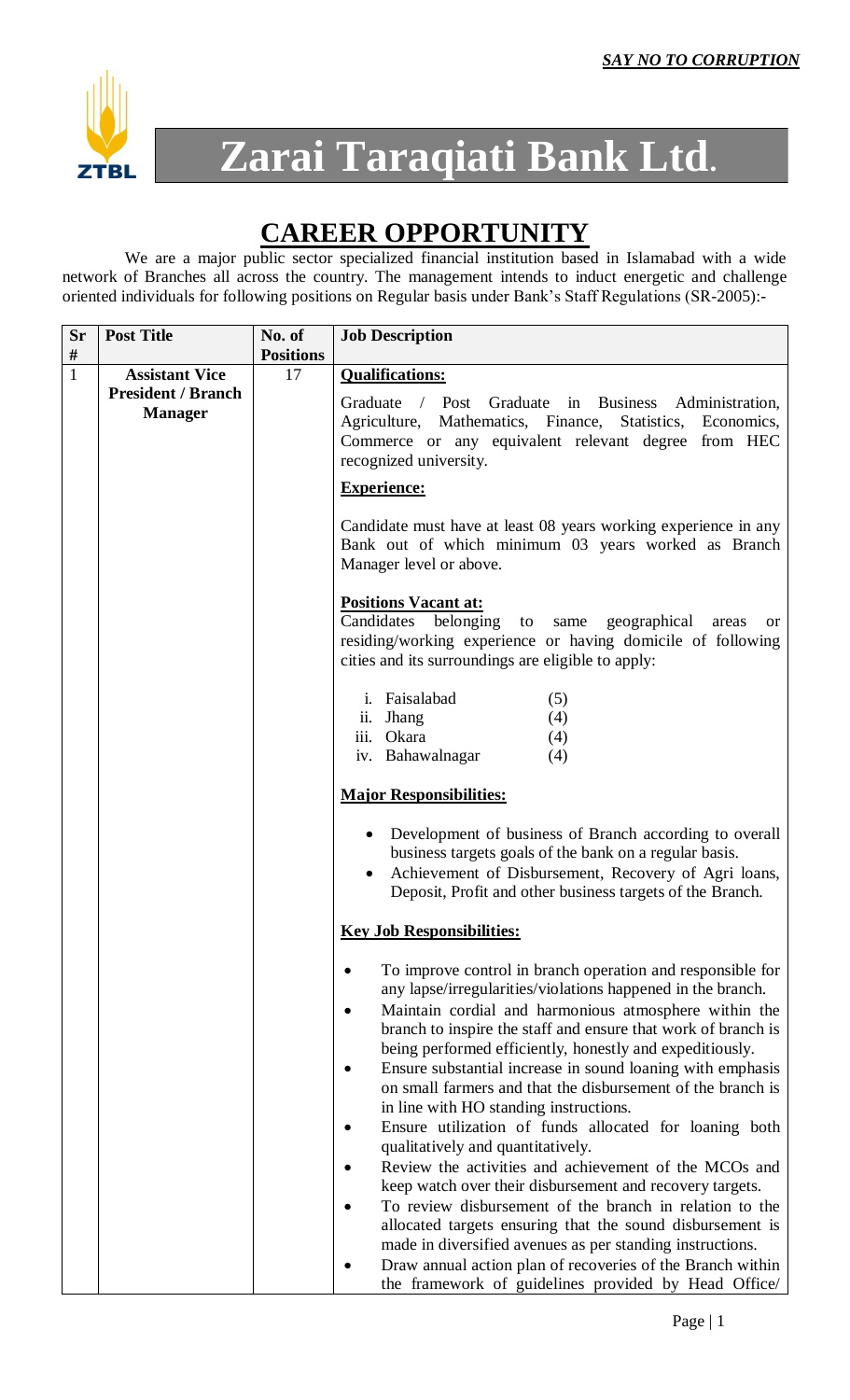### *SAY NO TO CORRUPTION*

|                |                         |    | <b>DITT TO TO COMMOT TIO</b> .                                                                            |
|----------------|-------------------------|----|-----------------------------------------------------------------------------------------------------------|
|                |                         |    | Zonal Chief and ensure achievement of recovery target.                                                    |
|                |                         |    | To achieve/ reduction of NPLs/ SAM loan targets.<br>٠                                                     |
|                |                         |    | Contact influential and chronic defaulters of the Branch<br>$\bullet$<br>personally for recovery of loan. |
|                |                         |    |                                                                                                           |
|                |                         |    | Ensure proper pursuance of litigation cases filed by or<br>$\bullet$<br>against the Bank.                 |
|                |                         |    | Ensure that all the appropriate steps <i>i.e.</i> timely issuance of                                      |
|                |                         |    | demand/ legal notices, and promises obtained from the                                                     |
|                |                         |    | defaulter for the recovery of loan and other documents                                                    |
|                |                         |    | showing the efforts made should be kept for ready                                                         |
|                |                         |    | reference.                                                                                                |
|                |                         |    | Field visits for identification $\&$ prospective potential                                                |
|                |                         |    | bearing borrowers/existing borrowers for prudent Agri-                                                    |
|                |                         |    | lending.                                                                                                  |
|                |                         |    | In depth knowledge of Revenue Record & major                                                              |
|                |                         |    | Rabi/Kharif Crops of the area & needs for development                                                     |
|                |                         |    | loans/farm mechanization.                                                                                 |
|                |                         |    | To put all out efforts to enhance the profitability of the                                                |
|                |                         |    | Branch.                                                                                                   |
|                |                         |    | Implementation/ Compliance with all rules/ regulations of                                                 |
|                |                         |    | SBP/ Bank in field operations including AML/ CFT/KYC                                                      |
|                |                         |    | parameters.                                                                                               |
|                |                         |    | Implementation of quality assurance standards in Branches.                                                |
|                |                         |    | <b>Maximum Age Limit:</b>                                                                                 |
|                |                         |    | 40 years (as on the closing date to apply)                                                                |
| $\overline{2}$ | <b>Officer Grade-I/</b> | 09 | <b>Qualifications:</b>                                                                                    |
|                | <b>Branch Manager</b>   |    | Graduate in Business Administration,<br>Graduate / Post                                                   |
|                |                         |    | Agriculture, Mathematics, Finance, Statistics, Economics,                                                 |
|                |                         |    | Commerce or any equivalent relevant degree from HEC                                                       |
|                |                         |    | recognized university.                                                                                    |
|                |                         |    | <b>Experience:</b>                                                                                        |
|                |                         |    |                                                                                                           |
|                |                         |    | Candidate must have at least 05 years working experience in any                                           |
|                |                         |    | Bank out of which minimum 02 years worked as Branch<br>Manager level or above.                            |
|                |                         |    |                                                                                                           |
|                |                         |    | <b>Positions Vacant at:</b>                                                                               |
|                |                         |    | Candidates<br>belonging<br>geographical<br>to<br>same<br>areas<br>or.                                     |
|                |                         |    | residing/working experience or having domicile of following                                               |
|                |                         |    | cities and its surroundings are eligible to apply:                                                        |
|                |                         |    |                                                                                                           |
|                |                         |    | Faisalabad<br>(2)<br>(3)<br>ii. Jhang                                                                     |
|                |                         |    | iii. Okara<br>(2)                                                                                         |
|                |                         |    | iv. Bahawalnagar<br>(2)                                                                                   |
|                |                         |    | <b>Major Responsibilities:</b>                                                                            |
|                |                         |    | <b>Marketing / Business:</b>                                                                              |
|                |                         |    |                                                                                                           |
|                |                         |    | Development of business of Branch according to overall                                                    |
|                |                         |    | business targets goals of the bank on a regular basis.                                                    |
|                |                         |    | Achievement of Disbursement, Recovery of Agri loans,                                                      |
|                |                         |    | Deposit, Profit and other business targets of the Branch.                                                 |
|                |                         |    | <b>Key Job Responsibilities:</b>                                                                          |
|                |                         |    | To improve control in branch operation and responsible for<br>$\bullet$                                   |
|                |                         |    | any lapse/irregularities/violations happened in the branch.                                               |
|                |                         |    | Maintain cordial and harmonious atmosphere within the                                                     |
|                |                         |    | branch to inspire the staff and ensure that work of branch is                                             |
|                |                         |    | being performed efficiently, honestly and expeditiously.                                                  |
|                |                         |    | Ensure substantial increase in sound loaning with emphasis                                                |